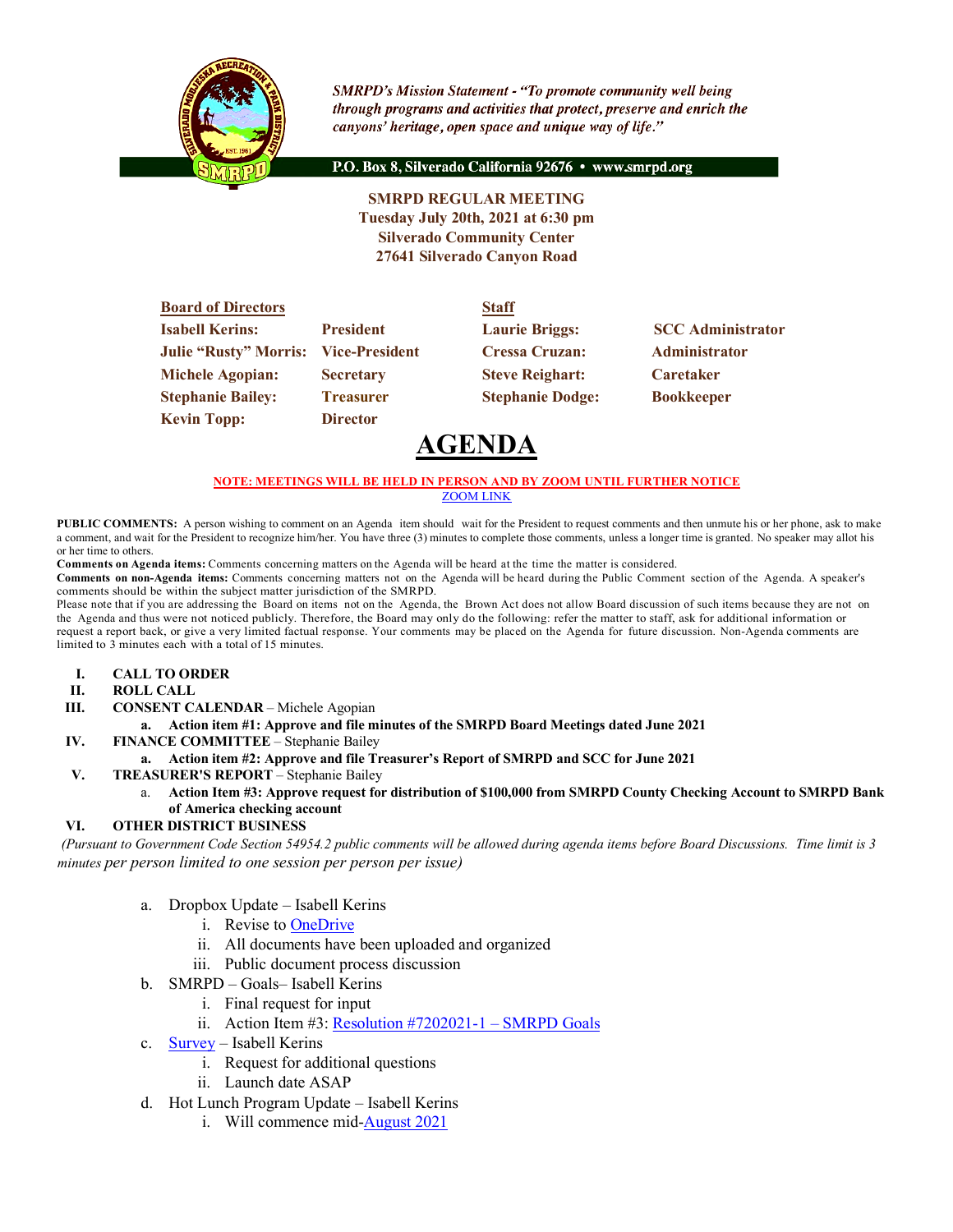- e. Ad Hoc Committee Canyon Emergency Preparedness Update Isabell Kerins
	- i. CEPA January 2021
	- ii. Fire and Ice  $-8/8$  6PM Library of the Canyons
- f. Create Ad Hoc Committee for Inter-Canyon Clean-up Day 9/18/2021 Isabell Kerins
- g. Create Ad Hoc Committee Grants Isabell Kerins
	- i. Per Capita Program
- h. Create Ad Hoc Committee for Park Expansion Isabell Kerins i. Splash Pad Update
- i. Report on meeting with Phil Buller and OCFA Isabell Kerins
	- i. Next steps
- j. Employee documents required by State Isabell Kerins
	- i. Discussion
- k. Capri meeting update Isabell Kerins
	- i. Inspection Results
	- ii. CAPRI input regarding legal actions
	- iii. Sexual Harassment Training
	- iv. Resolutions
		- 1. Resolution Discussion

## 2. **Action Item #4: Resolution #7202021-2 – ADA Grievance Policy**

- l. Capri Required document updates Isabell Kerins
	- i. Volunteer Waivers
	- ii. Facility Agreement
- m. Committee revisions Isabell Kerins
- n. LAFCO Annual Strategic Planning Workshop Sept. 8

# **VII. SILVERADO CHILDREN'S CENTER (SCC) OVERSIGHT COMMITTEE** – Isabell Kerins

- a. Report and updates on facilities and enrollments
- b. 2021-2022 Budget
	- i. **Action Item #6: Resolution #7202021-4 – Silverado Children's Center 2021-2022 Budget**
- c. Report on Friends of Silverado Children's Center 501c(3)
- d. Children's Center Closure Policy Discussion
- e. Children's Center Bad Debt Discussion
- f. Salary and Wage Structure
	- **i. New Employment Agreement for Director**
	- **ii. Action Item #5: Resolution #7202021-3– Silverado Children's Center Wages and Bonus Structure**

#### **VIII. FACILITIES/SAFETY/MAINTENANCE COMMITTEE**

a. Report from Facility and Safety Committee – Kevin Topp

# **IX. RECREATION COMMITTEE**

- a. Concert Series and Hamburger Stand
	- i. 6/19 and 7/17 Results Rusty Morris
	- ii. Discussion regarding 10 PM Park Curfew

# **X. FUNDRAISING COMMITTEE**

- a. Rattlesnake Aversion Training Update Rusty Morris
	- i. 7/9 Results
	- ii. 7/31 Update
	- b. Swap Meets
		- i. 6/26 Results Kevin Topp
		- ii. 7/24 Event
	- c. Raffles/Silent Auctions Update Isabell Kerins

# **XI. COMMUNICATIONS COMMITTEE**

- a. Report from Communications Committee Kevin Topp
- b. Email List Add Rattlesnake Aversion Training contacts Isabell Kerins

#### **XII. OPEN SPACE AND TRAILS COMMITTEE**

a. Report on Open Space and Trails Committee – Kevin Topp